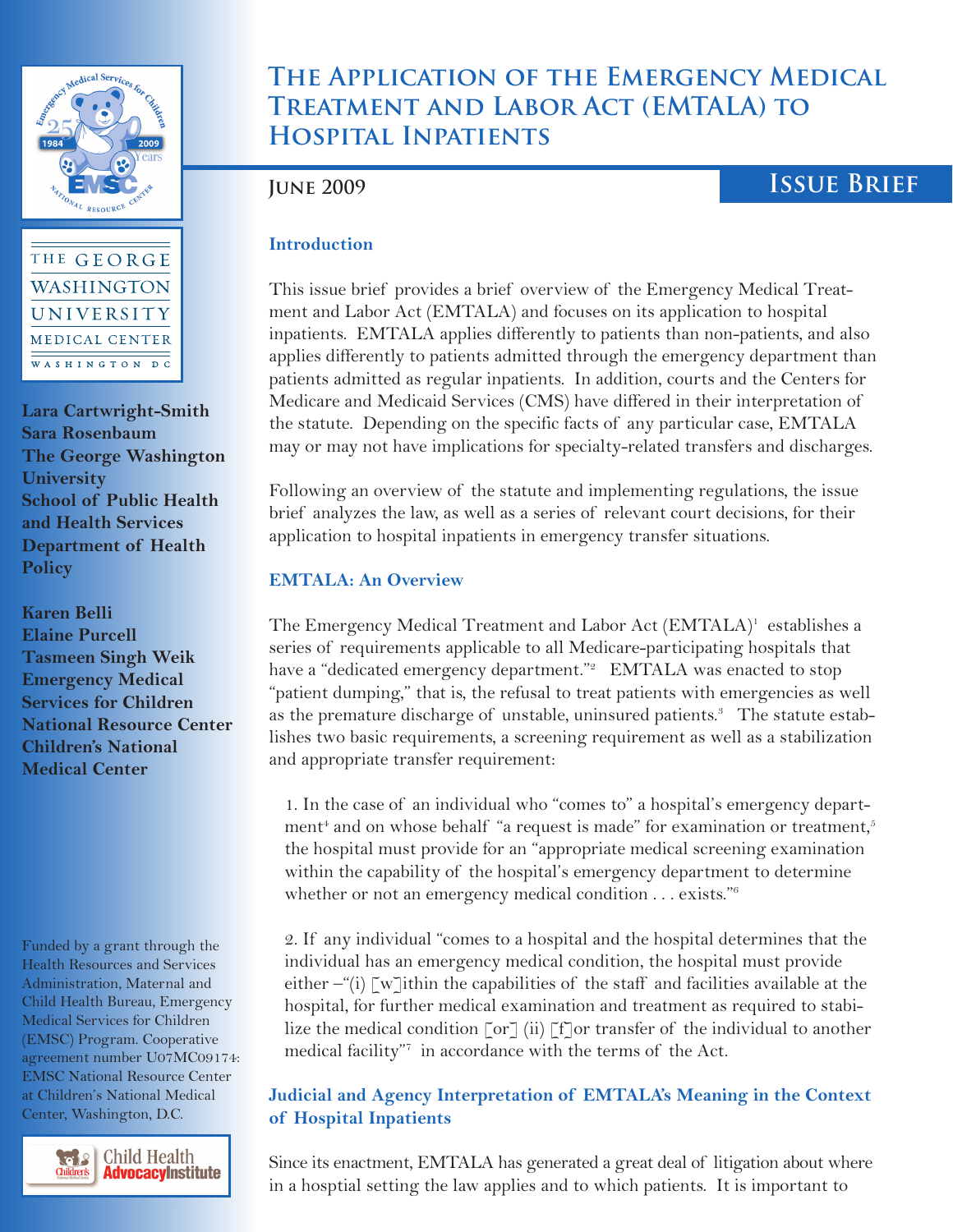understand that a court can only define the law within its geographic jurisdictional region; until the United States Supreme Court has spoken, no single decision represents a definitive interpretation of federal law. Thus, conflicting court decisions could mean that EMTALA is applied differently across the country.

Furthermore, while federal regulations can help clarify and standardize conduct, courts actually have the power to reject an agency's interpretation of the law, that is, to choose not to defer to an agency interpretation of what a particular statute means. This judicial power to reject agency interpretation of a law – even when the agency interpreting the law is charged with its enforcement – has produced at least one significant EMTALA ruling on the law's application to inpatients.

# *Early Ambiguity*

The challenge of applying EMTALA to hospital inpatients arose relatively early. The text of the EMTALA statute<sup>s</sup> does not define certain key terms, such as "comes to the emergency department," nor does the statute specifically address EMTALA's relationship to patients as they may be moved through the hospital in the process of being screened and stabilized. At the same time, the impetus for EMTALA was the elimination of patient dumping, both at the hospital emergency room door and prematurely out of hospitals (which was referred to as releasing patients "sicker and quicker").

Early regulations defined the concept of coming to the hospital as being on hospital property,<sup>9</sup> which in turn invited the question whether EMTALA's screening and/or stabilization requirements applied to patients who, at the time an emergency arose, were in parts of the hospital other than the emergency department. On this question, the courts reached different conclusions regarding the physical locations in which EMTALA would apply.

Some courts interpreted "come to the emergency department," as meaning that that EMTALA would not apply to hospital inpatients, however admitted, who develop emergency conditions during the course of their hospital stay. This reading was prompted by clear evidence that EMTALA was not intended to be a "federal malpractice statute,"10 and thus, that its requirements should not supersede laws – such as state malpractice law or federal Medicare conditions of participation – which protect inpatients from professional and institutional negligence (i.e., substandard care). Under this reading, a hospital's obligations under EMTALA ended upon admission as an inpatient.<sup>11</sup>

However, as noted, EMTALA's origins can be traced back to Congressional concerns over not only the failure to screen but also the premature discharge of inpatients, perhaps worsened by the enactment of the Medicare Prospective Payment System (PPS). This history, combined with the actual text of the stabilization requirement (which, as noted above, references simply coming to "a hospital" and contains no limiting references focused on emergency departments) led other courts to conclude that EMTALA did indeed reach hospital inpatients.

For example, in *Lopez-Soto v. Hawayek*,<sup>12</sup> the First Circuit Court of Appeals, ruling in a case brought in Puerto Rico, held that EMTALA applied to the case of an infant born in the hospital's maternity ward, who suffered a medical emergency shortly after birth. The court reasoned that EMTALA's stabilization and appropriate transfer requirements apply to patients who present with emergency conditions in parts of the hospital other than the emergency room. The court noted the law's emphasis on preventing patient dumping, which could occur anywhere in the hospital, and its specific inclusion of women in labor, who were likely to present to maternity wards rather than emergency rooms. The *Lopez-Soto* court's decision did not turn on whether the patient was admitted as an inpatient, but rather the fact that the patient was in the hospital when the emergency condition arose.<sup>13</sup>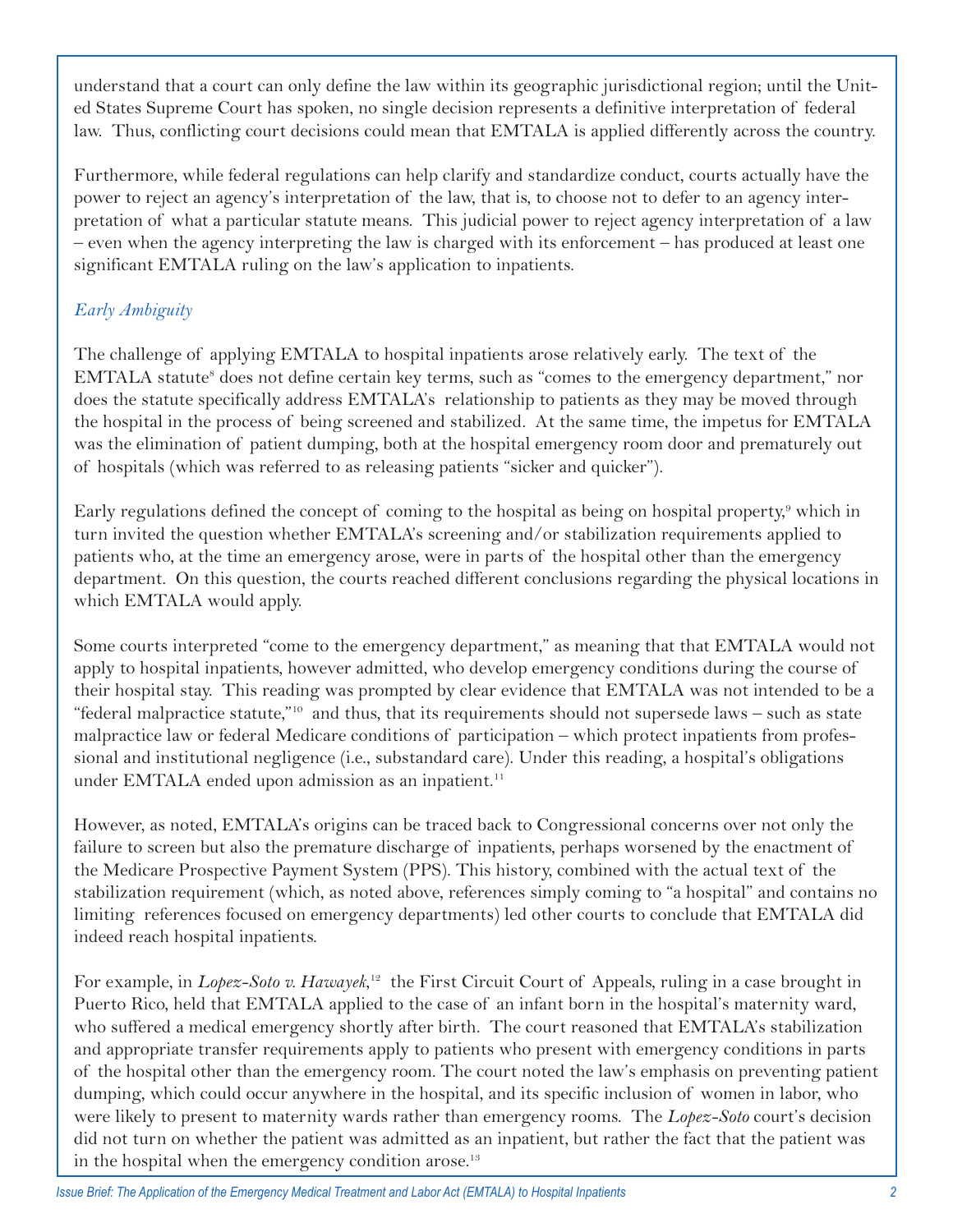Recognition of EMTALA's reach to inpatients has been evident in decisions of the United States Supreme Court as well. In the case of *Roberts v. Galen of Virginia*, 14 which involved the discharge of an unstable hospital inpatient, the United States Supreme Court and lower federal courts undertook an EMTALA analysis even though the patient had been admitted to the hospital for six weeks prior to her transfer. The very fact of the analysis suggests that the Court viewed EMTALA as pertinent to the stabilization of hospital inpatients, indeed, long after the acute episode that may initially have led to the initial admission. Courts also extended EMTALA to cases in which the patient first presented to the emergency room, was subsequently admitted to the hospital for treatment, and was either inappropriately transferred or not stabilized after admission.<sup>15</sup>

The leading case for the opposing perspective – namely that inpatient admission extinguishes hospitals' stabilization requirement – is *Harry v Marchant*. 16 In *Marchant*, the United States Court of Appeals for the Eleventh Circuit, relied not on the stabilization duty itself, but instead on the definition of "to stabilize" which under EMTALA means "with respect to an emergency condition... to provide such medical treatment . . . as may be necessary to assure, within reasonable medical probability, that no material deterioration . . . is likely to result from or occur during the transfer of the individual from a facility. . . ."17 In the court's view, because stabilization was a process that occurred only in relation to a transfer from the emergency department, persons admitted as inpatients were not covered. The court reached this conclusion even though nothing in the definition of "to stabilize" limits transfers to those that may originate in an emergency department.

#### *The 2003 Federal Regulations*

In the wake of these conflicting court decisions, the Centers for Medicare and Medicaid Services (CMS), the agency within the United States Department of Health and Human Services (HHS) that administers Medicare and Medicaid, promulgated regulations in 2003 that came down squarely on the side of Marchant, adopting the view that as a general rule, hospital stabilization duties end upon inpatient admission.<sup>18</sup> In addition to this change, the regulations made numerous other revisions designed to clarify EMTALA's reach. The regulations provide that EMTALA can apply to a person presenting on the hospital property seeking emergency care, even if the location is not part of a "dedicated emergency department."<sup>19</sup> Second, the regulations define a "dedicated emergency department" to include not only the emergency room but also other departments in the hospital "that provide emergency or labor and delivery services, or both, to individuals who present as unscheduled ambulatory patients but are routinely admitted to be evaluated and treated."<sup>20</sup> Thus, the regulations clarify that EMTALA does indeed extend beyond a hospital's emergency department under certain circumstances.

At the same time, the regulations limit the scope of the EMTALA stabilization requirement by creating a specific exception to the stabilization obligation in the case of persons admitted as inpatients. Thus, following its explanation of the general EMTALA stabilization requirement, the regulation states:<sup>21</sup>

(2) Exception: Application to inpatients. (i) If a hospital has screened an individual under paragraph (a) of this section and found the individual to have an emergency medical condition, and admits that individual as an inpatient in good faith in order to stabilize the emergency medical condition, the hospital has satisfied its special responsibilities under this section with respect to that individual.

(ii) This section is not applicable to an inpatient who was admitted for elective (nonemergency) diagnosis or treatment.

(iii) A hospital is required by the conditions of participation for hospitals under Part 482 of this chapter to provide care to its inpatients in accordance with those conditions of participation.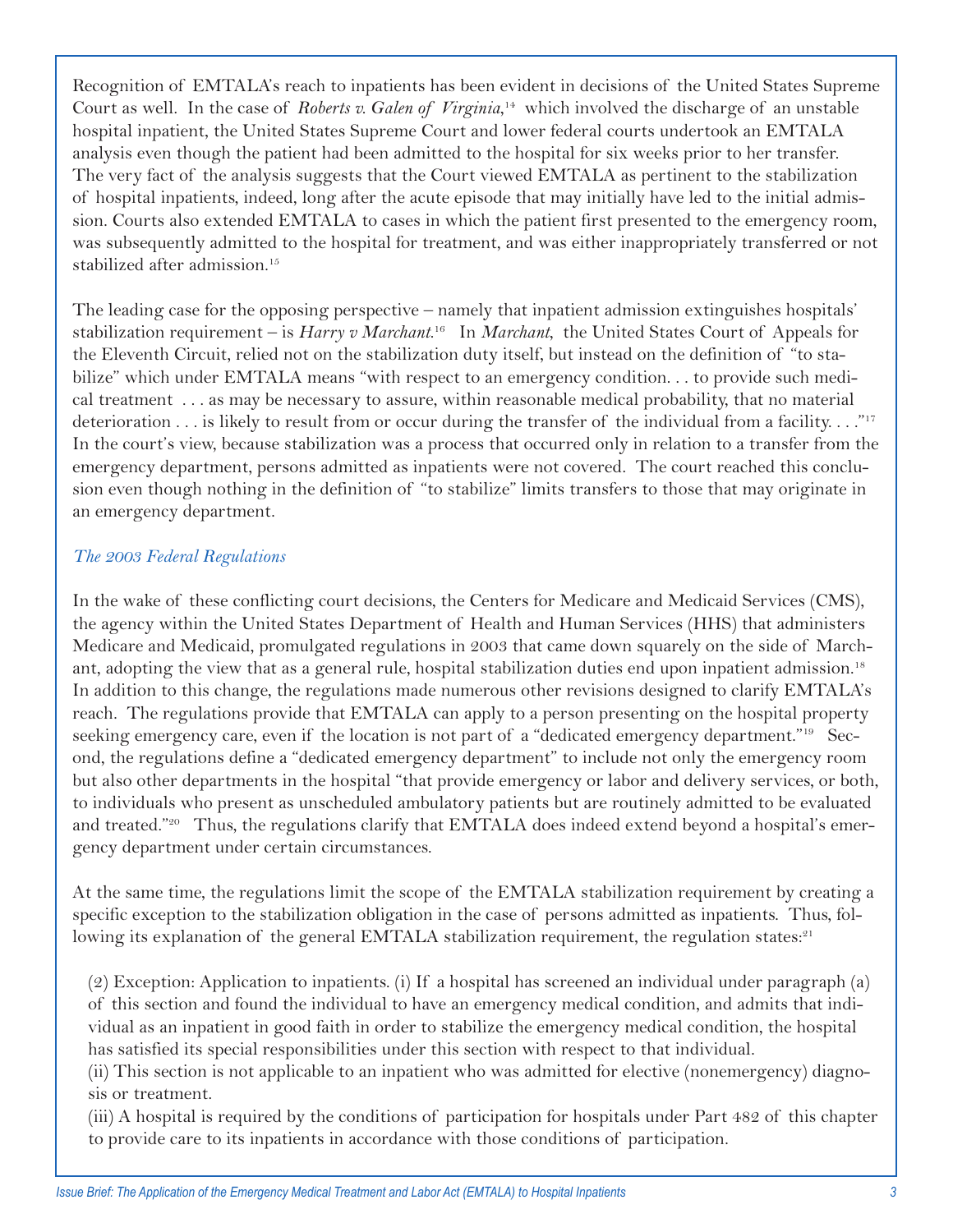In its explanation of this provision, CMS reiterated that EMTALA is not a federal malpractice statute, noting that "once a hospital admits an individual as  $\lceil$  an inpatient, a $\lceil$  hospital has a variety of other legal, licensing, and professional obligations with respect to the continued proper care and treatment of such patients."22 Therefore, under the revised regulations, a failure to stabilize an emergency condition after inpatient admission would not give rise to an EMTALA claim, but rather, a claim for medical negligence or a complaint filed against the hospital for failure to adhere to applicable Medicare Conditions of Participation (COPs) (and by definition, Medicaid participation rights, given the link between the two laws with respect to conditions of participation).<sup>23</sup>

The CMS rule stresses that the admission must be in good faith and for the purpose of stabilization; the Preamble to the rule emphasizes that a hospital can still be liable under EMTALA if it does "not admit an individual in good faith with the intention of providing treatment (that is, the hospital [uses] the inpatient admission as a means to avoid EMTALA requirements)." Once the patient has been admitted in good faith, EMTALA no longer applies even if the patient subsequently becomes unstable or develops a new emergency medical condition.<sup>24</sup> Presumably, the burden of proving bad faith would fall on the complainant.

## *Post-2003 Court Decisions Construing the Meaning of EMTALA's Stabilization Obligations*

Since the 2003 regulations, most courts considering EMTALA stabilization violation claims brought by inpatients have rejected those claims because the individuals were inpatients.<sup>25</sup> Two important exceptions to this trend are *Lima-Rivera v. UHS of Puerto Rico*,<sup>26</sup> and Moses v Providence Hospitals and Medical Center.<sup>27</sup>

In *Lima Rivera*, a pregnant woman with an emergency condition and in labor presented to a hospital's emergency room and delivered a baby in the hospital's operating room. The infant was admitted to the hospital's regular nursery as an inpatient but shortly developed an unstable emergency medical condition. The infant was transferred in an unstable condition to a different hospital, where he died within a day of the transfer.

The court held that the plaintiffs had a case under EMTALA even though the infant had been admitted as an inpatient. Relying on *Lopez-Soto*, the court held that the infant "presented" to the hospital when he was born in the operating room after a cesarean section<sup>28</sup> and that the hospital staff identified his emergency medical condition,<sup>29</sup> which triggered EMTALA's stabilization and appropriate transfer requirement. The court did not say when the infant was admitted to the hospital's nursery, but it appears that the emergency condition was detected after he was transferred to the nursery. Thus, the court in *Lima-Rivera*  applied the law's stabilization and appropriate transfer requirement to an apparent inpatient. Although this application is in conflict with the 2003 regulations, the facts of the *Lima-Rivera* case happened before the regulations took effect, so the court specifically declined to follow them. No court has followed *Lima-Rivera* and applied EMTALA to facts that happened after the regulations took effect.

In *Moses*, potentially the most important post-2003 regulation case to date, the United States Court of Appeals for the Sixth Circuit, rejected the HHS stabilization rule out of hand as clearly contrary to Congressional intent and the statutory language of EMTALA, in addition to finding the regulations inapplicable because they were enacted after the facts of the case. Construing the stabilization obligation, the court reasoned that the statute "requires more than the admission and further testing of a patient; it requires that actual care, or treatment, be provided as well. Accordingly, Defendants could not satisfy their EMTALA obligations merely by screening  $\lceil$  the patient $\lceil$  and admitting him to conduct further testing."30 The court also reasoned that EMTALA's requirement that the hospital determine that the patient has actually stabilized before release "would be unnecessary if a hospital only needed to admit the patient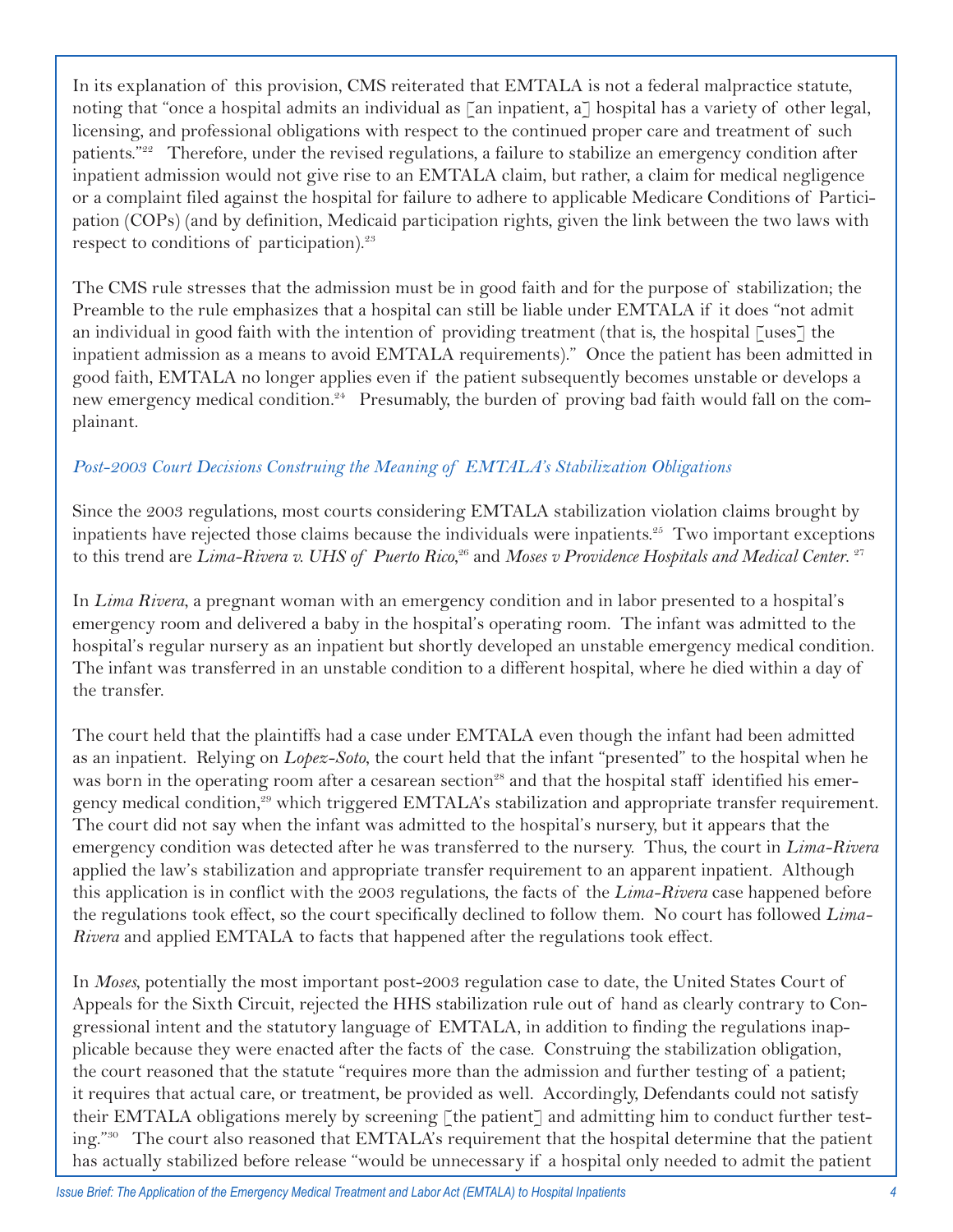in order to satisfy EMTALA."31 Therefore, the court declined to follow the HHS rule that admission satisfies EMTALA's stabilization requirement and concluded that under the statute, a hospital is required to actually stabilize the patient, not merely admit the patient for stabilization, so the hospital could be liable under EMTALA for failing to stabilize a patient who had been admitted as an inpatient.

Other cases have adhered to the HHS rule. In *Morgan v. North Mississippi Medical Center*,<sup>32</sup> the EMTALA stabilization protections were invoked by an individual who suffered various injuries due to a fall, was rushed to the hospital in an ambulance, received emergency trauma care, and was admitted as an inpatient. The hospital informed the patient's wife that she would have to make financial arrangements to pay for his care and attempted to discharge him several times. Nine days after his admission, he was discharged and an ambulance controlled by the hospital took him home, where he died 12 hours later from untreated injuries related to his original fall. The court concluded that the facts showed evidence that the admission was not in "good faith" as required under the rule, but ultimately found that the evidence failed to document bad faith conduct by the hospital.<sup>33</sup> Other cases also followed the HHS stabilization rule, including: *Anderson v. Kindred Hosp*.;34 *Benitez-Rodriguez v. Hosp. Pavia Hato Rey, Inc.*; 35 *Estate of Haight v. Robert*son;<sup>36</sup> Preston v. Meriter Hospital, Inc.;<sup>37</sup> and Prickett v. Hot Spring County Med. Ctr.<sup>38</sup>

## **The Special Case of Newborns under EMTALA**

The preceding discussion underscores the variable outcomes that can arise in the case of infants born in Medicare-participating hospitals to mothers who are in locations other than the emergency department (e.g., a hospital birthing center, an inpatient operating room). A baby delivered in an emergency department with an emergency condition clearly would be covered by EMTALA. But the situation is less clear in the case of infants born in hospital birthing centers (for example, would a birthing center be considered to hold itself out as a dedicated emergency department with regard to its ability to manage a birth, including a birth that rapidly developed into an emergency?). The regulations would seem to deny EMTALA protections to infants born to mothers who are inpatients, but the courts seem to be unsettled about how to deal with the rules.

## *The Impact of the Born-Alive Infants Protection Act of 2002 on EMTALA*

The Born-Alive Infants Protection Act of  $2002^{39}$  (BAIPA) is a federal law that defines the terms "individual"40 and "born alive"41 for the purpose of interpreting and applying all federal laws, including EMTA-LA. BAIPA's purpose is to ensure that infants that are expelled or extracted from their mothers at any stage of development are treated as living beings if they have "a beating heart, pulsation of the umbilical cord, or definite movement of the voluntary muscles."<sup>42</sup>

In 2005, CMS issued guidance regarding the effect of BAIPA on EMTALA. The guidance seeks to clarify those situations in which EMTALA protects an infant who is born alive as the term is used in the BAIPA. The guidance notes that if a hospital's labor and delivery department meets the definition of a "dedicated emergency department," then EMTALA would protect the infant born or delivered in such a setting either if a request were made for an emergency screening and stabilization or if a prudent layperson were to conclude that based on its appearance the infant required emergency care. CMS also notes that EMTALA screening and stabilization duties might be triggered "elsewhere on the hospital campus (i.e., not in the hospital's dedicated emergency department)" if a "prudent layperson observer concluded, based on the born-alive infant's appearance or behavior, that the born-alive infant were suffering from an emergency medical condition." This passage suggests that in contrast to the 2003 regulations, CMS considers the health of the infant to be paramount in labor and delivery cases, not the setting of the care. If a prudent layperson were to recognize the need for screening and stabilization, the duty would attach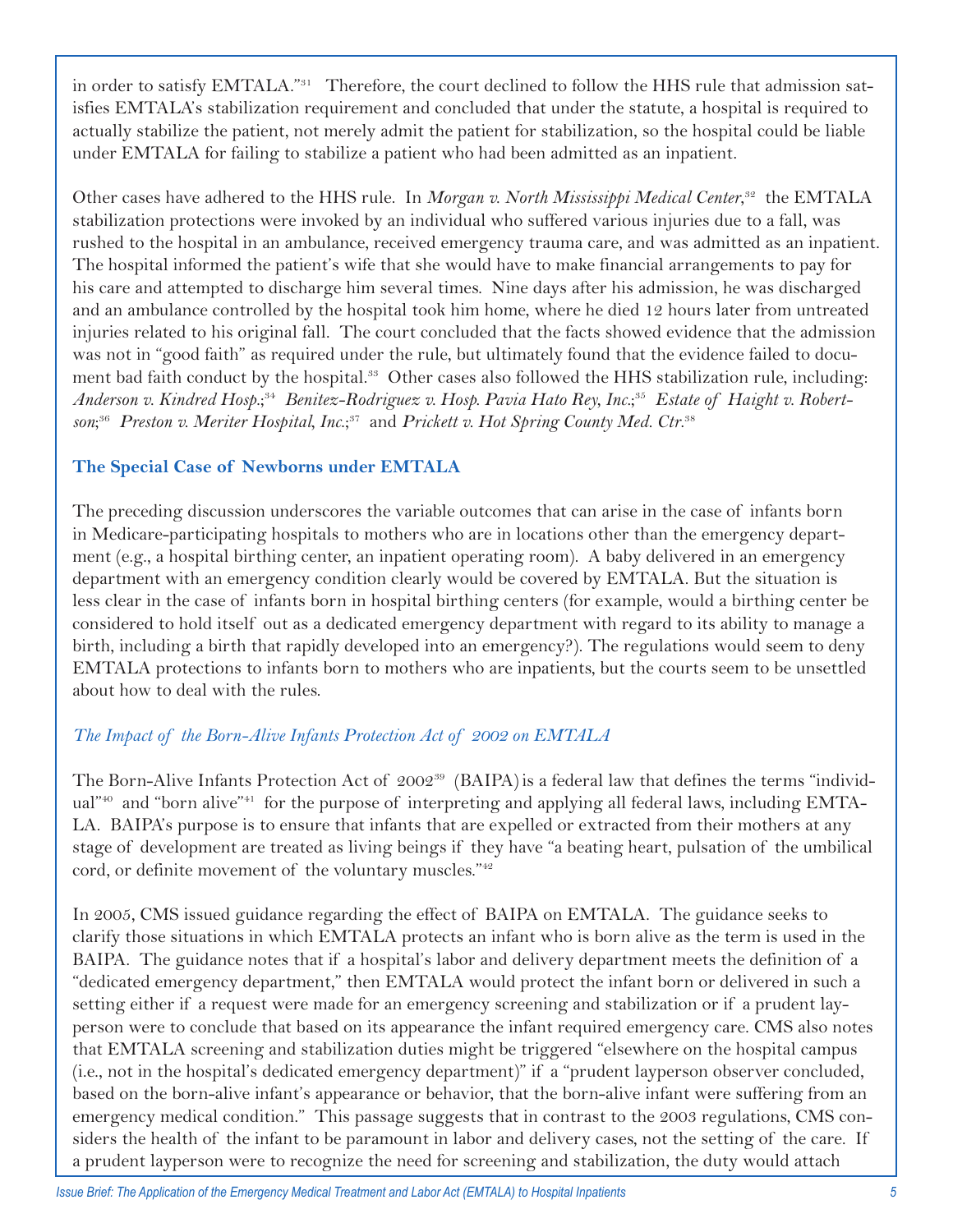regardless of where on the campus the birth occurred. While the guidance also notes that once the infant is transferred to inpatient care, EMTALA protections cease, the initial screening and stabilization duties may be applicable anywhere on a hospital campus.

#### *Conflicting Opinions Regarding Newborn Inpatient Status*

The court in *Lopez-Soto* appeared to consider the newborn to be a new patient presenting to the hospital with an emergency condition.<sup>43</sup> The court in *Lima-Rivera* also found that that the baby presented to the hospital independently from his mother when he was born in the hospital's operating room.<sup>44</sup> In contrast, the Wisconsin court in *Preston v. Meriter Hospital, Inc.*45 held that EMTALA did not apply to an infant born with an emergency condition because the infant was deemed an inpatient by virtue of its mother's admission as an inpatient. The court in *Preston* concluded that since the mother was admitted as an inpatient while in labor at the birthing center, the baby was automatically an inpatient as well.<sup>46</sup> Therefore, under the inpatient exception from the 2003 regulations, EMTALA did not apply. (The *Preston* court did not reference the 2005 CMS guidance regarding BAIPA or the conflicting analysis in *Lopez-Soto* and *Lima-Rivera* on the issue of the infant's inpatient status.)

#### **2008 Federal Regulations**

Further complicating the picture, in April 2008, CMS proposed new regulations concerning EMTALA's application to inpatients. $47$  Although CMS reiterated that EMTALA obligations end when a hospital that detected an emergency medical condition admits the patient in order to provide necessary treatment for that condition, it also stated a belief that "the obligation of EMTALA does not end for all hospitals once an individual has been admitted as an inpatient to the hospital where the individual first presented."<sup>48</sup> Rather, CMS proposed that if a hospital attempts to transfer an admitted patient to another hospital with specialized capabilities, the receiving hospital has an obligation under EMTALA to accept the transfer if it has the capacity to treat the person, regardless of the person's inpatient status.

CMS received many comments opposed to this proposal because of the potential burden that would inure to specialty hospitals that would find themselves in a position of having to accept inpatient transfers. Ultimately in its final rule,<sup>49</sup> CMS did not adopt its own proposal and instead remained firm in the position that EMTALA obligations end once a patient is admitted in good faith to treat an emergency condition, and thus, that a hospital with specialized capabilities has no EMTALA obligation to accept the transfer of an inpatient of another hospital. Hospitals with specialized capabilities continue to have an obligation to accept the transfer of patients held in emergency departments and in need of emergency specialized care.<sup>50</sup> The final rule was published in the Federal Register on August 19, 2008 and went into effect on October 1, 2008.

This final position was reaffirmed by recent Interpretive Guidelines released by CMS on March 6, 2009. The guidelines state (emphasis in original): $51$ 

[O]nce an individual is admitted in good faith to the admitting hospital, the admitting hospital has satisfied its EMTALA obligation with respect to that individual, even if the individual remains unstabilized, **and** a hospital with specialized capabilities does **NOT** have an EMTALA obligation to accept an appropriate transfer of that individual. However, it is important to note that this rule does not apply to individuals who are protected under EMTALA and placed in observation status rather than admitted as inpatients. These individuals are outpatients.

Thus, in the absence of bad faith, the federal government considers EMTALA to end at the point of inpatient admission.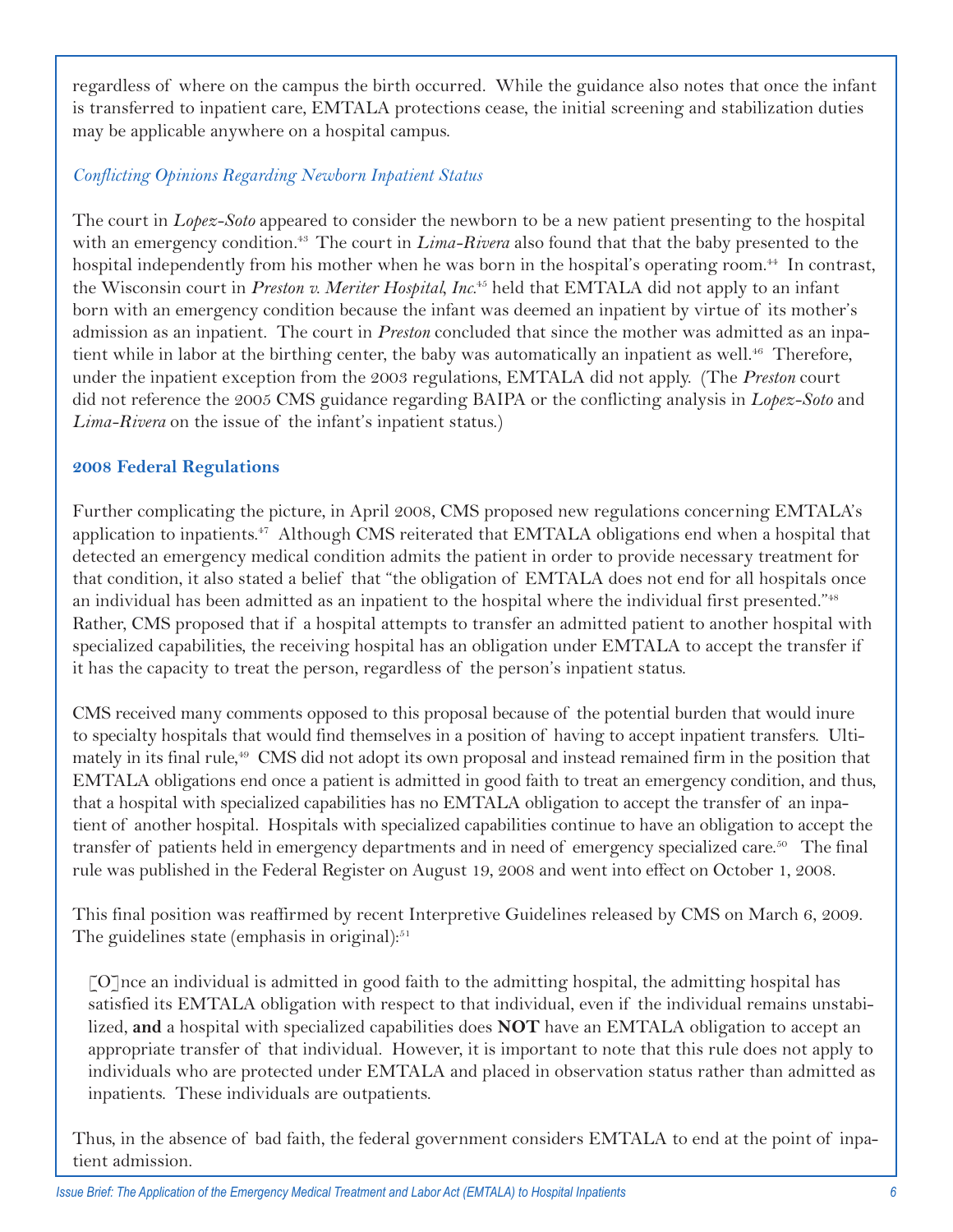However, it is important to note that despite CMS's interpretation of EMTALA, courts may disagree with that interpretation and impose liability under EMTALA based on their own interpretation of the law. The Moses case, discussed above, is the most recent example of this.  $^{52}$  In that case, the U.S. Court of Appeals for the Sixth Circuit specifically rejected the defendants' reliance on the 2003 CMS regulation, stating that the regulation was promulgated after the facts occurred and, more significantly, that the CMS regulation was contrary to the statutory language of EMTALA and Congressional intent.<sup>53</sup> This ruling further confuses the EMTALA liability landscape for hospitals.

#### **Where Does All of This Leave Hospitals?**

Under the most recent CMS regulations, as well as most courts, EMTALA does not apply to hospital inpatients, whether admitted because of an emergency or for a non-emergency (i.e., scheduled) procedure, as long as the admission occurs in good faith. Therefore, hospitals seeking to transfer inpatients could not invoke their stabilization and appropriate transfer rights under EMTALA. In addition, while a receiving hospital has an obligation to accept an appropriate transfer of an emergency department or ambulance patient, such a hospital does not have an obligation to accept an appropriate transfer of an inpatient.<sup>54</sup> Thus, if a patient is admitted as an inpatient, that admission determines not only the obligations of the admitting hospital under EMTALA but also the obligations of other hospitals where the patient might be transferred. Of course, state law may obligate specialty facilities to accept certain inpatient transfers, even if EMTALA does not.

These CMS rules may create a new type of health care quality challenge. Hospitals may attempt to hold patients in emergency departments instead of admitting them as inpatients in order to preserve the facility's ability to transfer an unstable patient. In doing so, the originating hospital could face liability under both EMTALA and malpractice law for failure to properly stabilize a patient (in the case of EMTALA, the duty is absolute; in the case of malpractice liability, the issue would focus on the professional standard of institutional care when dealing with a unstable patient with the type of emergency medical condition in question). This practice would also exacerbate ED crowding.

If, on the other hand, the originating hospital admits the patient in order to diagnose and/or stabilize him or her but cannot do so, the obligations of the transfer facility are extinguished, yet the originating hospital may face medical negligence or COP charges for substandard care in its efforts to admit and stabilize. Children more likely adversely affected under this scenario as many hospitals lack sub-specialty services needed to deal with complex injury and illness in the very young.

It is also worth noting that courts show unease with the stabilization rule. If additional courts follow the lead of the Court of Appeals for the Sixth Circuit in *Moses*, discussed above, then an inpatient admission will not extinguish the EMTALA obligations of either the originating or the transfer hospital, regardless of what the rules say.

The bottom line is that hospitals must be aware that the law is unsettled here. Admitting a patient may, if the CMS rules are presumed to apply, affect the rights of the patient and the obligations of the receiving hospital if a transfer is necessary. Not attempting an inpatient stabilization prior to transfer may open up the originating hospital to both EMTALA and medical liability, and yet avoiding admission becomes urgent under the EMTALA rules if the originating hospital is to maintain any federally protected transfer options to a specialty facility.

 Consider a hypothetical child who comes to the emergency room of a community hospital with a parent reporting that the child has seizures. After appropriate screening, it is determined that the seizures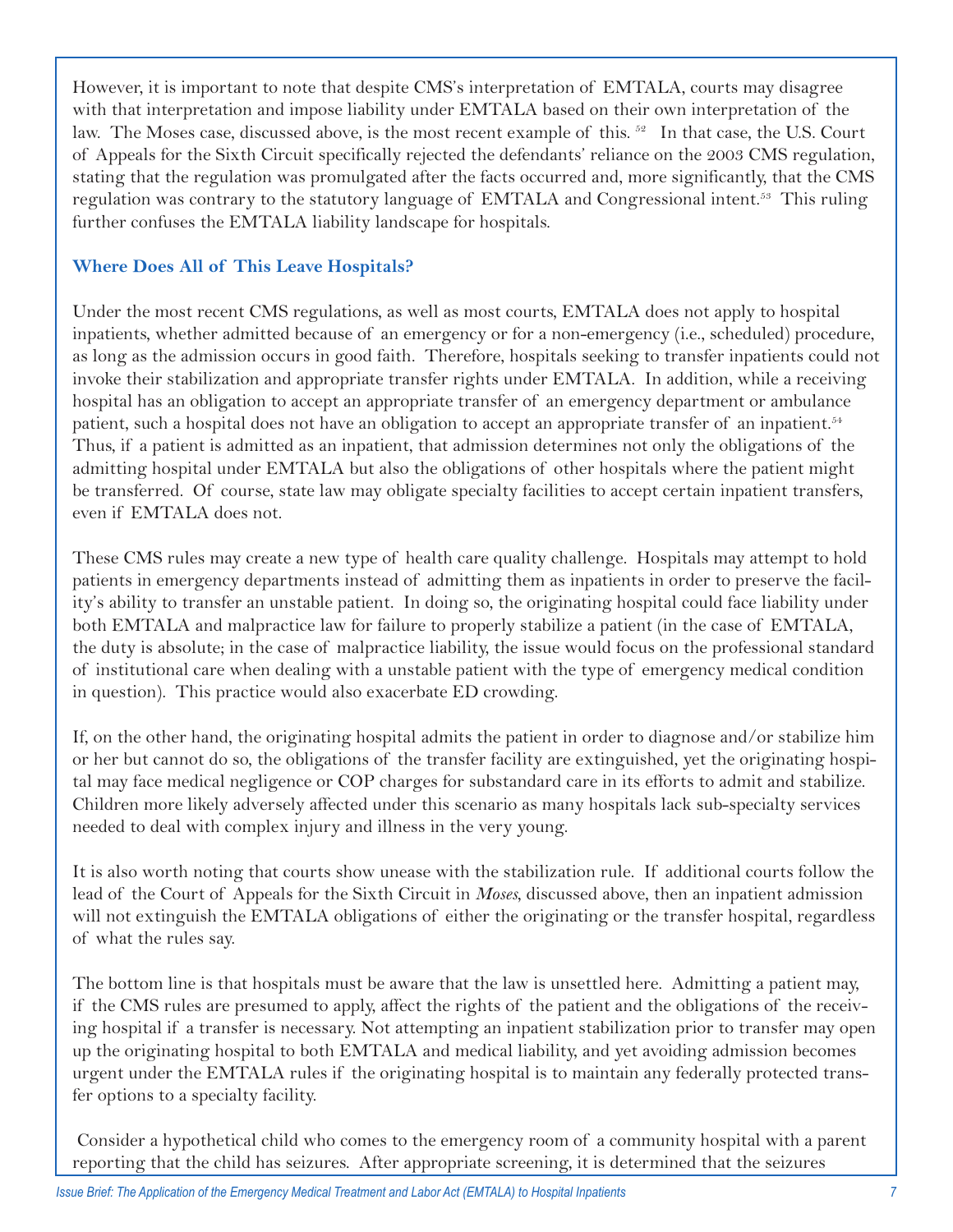present an emergency condition and the child is unstable, but that the child may have an underlying medical condition causing the seizure disorder and may require specialty pediatric neurology and diagnostic services that are not available at the community hospital. If the community hospital recognizes the potential for a complex underlying condition and thus seeks to transfer the child to a hospital with the necessary specialized capabilities for stabilization and treatment, the specialty hospital will have an EMTALA obligation to accept a medically appropriate transfer and stabilize the child upon arrival.55 If, on the other hand, the community hospital admits the child as an inpatient in order to fully diagnose the etiology of the seizures to be able to appropriately stabilize the child, then the specialty hospital will have no obligation to accept a subsequent transfer under EMTALA in federal circuits that adhere to the CMS standard, but may be obligated in those judicial circuits that, like the Sixth Circuit, have found the standard to be contrary to the statute and to Congressional intent.

Community and specialty hospitals can help ease this dilemma by developing protocols governing patient transfers both before and after inpatient admission. Clearly, the paramount issue is the well-being of the child, not whether or how the two hospitals will share liability and payment for stabilization and treatment. Advance protocols that address certain common types of emergency situations such as respiratory illnesses, traumatic injury, and other conditions requiring surgical intervention would seem highly warranted so that community hospitals can be better guided in their medical judgments as to whether to attempt an inpatient admission and stabilization prior to transfer or, alternatively, to allow the transfer to rapidly take place prior to admission. Such agreements would serve a second purpose as well, since they would be evidence of carefully developed treatment protocols representing the professional standard of care and could, in a liability situation, serve as evidence of appropriate professional conduct in addressing what might be life-and-death matters.

<sup>&</sup>lt;sup>1</sup> Title IX of the Consolidated Omnibus Budget Reconciliation Act of 1985 (COBRA), Pub. L. No. 99-272, § 912(b), 100 Stat. 82, 164 (1986) adding Section 1867 to the Social Security Act. (Codified as amended at 42 U.S.C.A. § 1395dd (1992 and Supp. 1997)). The acronym EMTALA comes from the original name of the legislation, the "Emergency Medical Treatment and Active Labor Act." The word "active" was subsequently removed from the title. Sec. 6211(h)(2), Pub. L. No. 101-239, The Omnibus Budget Reconciliation Act of 1989. The text of the law can be found codified as Section 1867 of the Social Security Act in the United States Code under the heading "Examination and Treatment for Emergency Medical Conditions and Women in Labor." 42 U.S.C. § 1395dd (2008). Implementing regulations can be found in the Code of Federal Regulations at 42 CFR § 489.24 et seq.

<sup>2</sup> 42 U.S.C. §1395dd(a) (1). Federal regulations interpreting the statute, 42 CFR § 489.24(a), define the term "dedicated emergency department" as:

<sup>[</sup>A]ny department or facility of the hospital, regardless of whether it is located on or off the main hospital campus, that meets at least one of the following requirements:

<sup>(1)</sup> It is licensed by the State in which it is located under applicable State law as an emergency room or emergency department;

<sup>(2)</sup> It is held out to the public (by name, posted signs, advertising, or other means) as a place that provides care for emergency medical conditions on an urgent basis without requiring a previously scheduled appointment; or

<sup>(3)</sup> During the calendar year immediately preceding the calendar year in which a determination under this section is being made, based on a representative sample of patient visits that occurred during that calendar year, it provides at least one-third of all of its outpatient visits

for the treatment of emergency medical conditions on an urgent basis without requiring a previously scheduled appointment.

<sup>68</sup> Fed. Reg. 53223 (September 9, 2003) (citing EMTALA's legislative history at H.R. Rept. No. 99-241, Part I, 99th Cong., 1st Sess. (1985), p.27.). 4

The regulations clarify that "comes to" the emergency department means that a person who is not already a patient (inpatient or outpatient):

<sup>(1)</sup> Has presented at a hospital's dedicated emergency department, as defined in this section, and requests examination or treatment for a medical condition, or has such a request made on his or her behalf. In the absence of such a request by or on behalf of the individual, a request on behalf of the individual will be considered to exist if a prudent layperson observer would believe, based on the individual's appearance or behavior, that the individual needs examination or treatment for a medical condition;

<sup>(2)</sup> Has presented on hospital property, as defined in this section, other than the dedicated emergency department, and requests examination or treatment for what may be an emergency medical condition, or has such a request made on his or her behalf. In the absence of such a request by or on behalf of the individual, a request on behalf of the individual will be considered to exist if a prudent layperson observer would believe, based on the individual's appearance or behavior, that the individual needs emergency examination or treatment; [or] (3) [is in an ambulance for purposes of receiving emergency medical examination and treatment at the hospital (see regulation for additional details of this provision)]

<sup>42</sup> CFR § 489.24(b) (2008).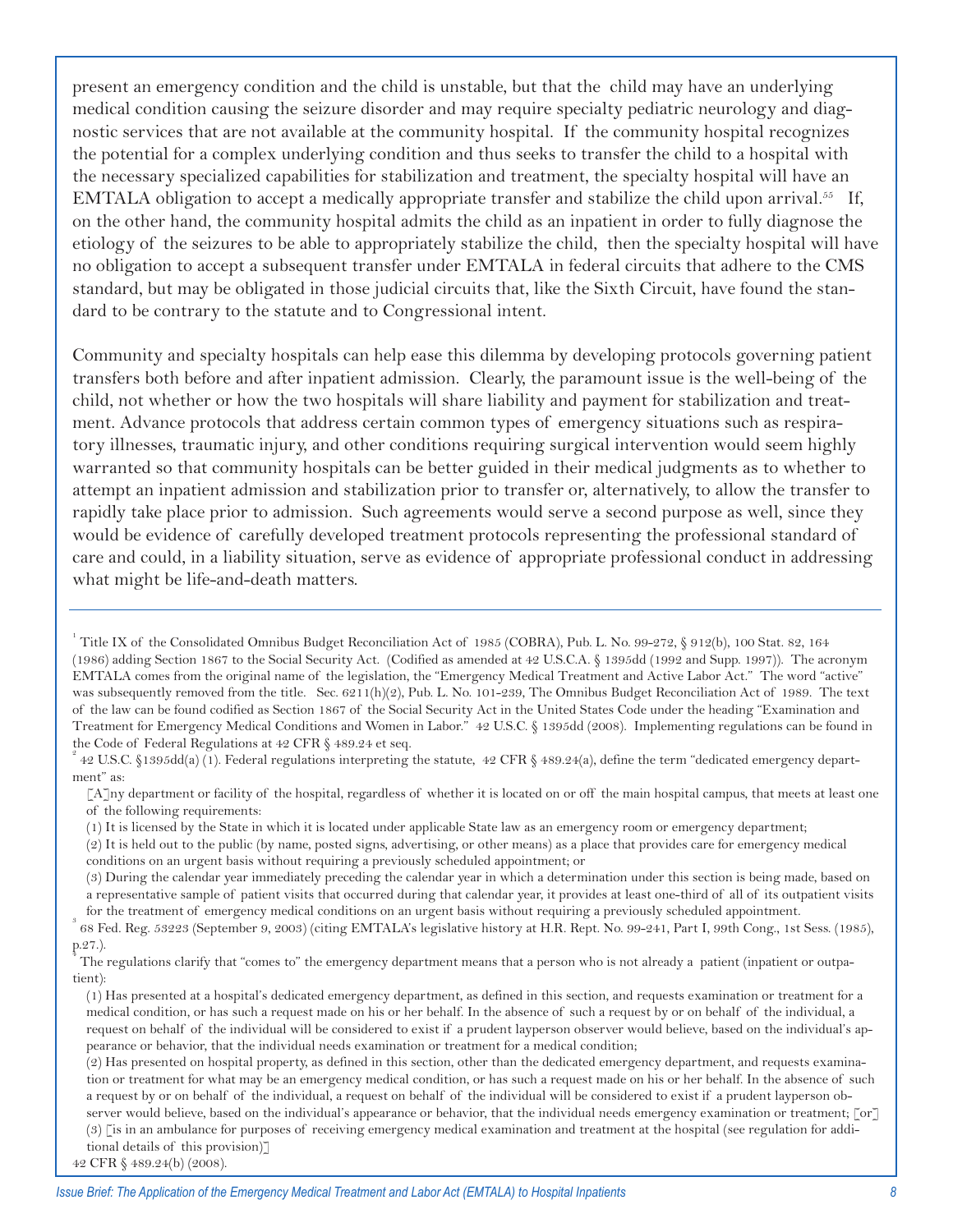5 According to the definition of "comes to the emergency department" (note 4, supra), the request may either be made by the person or on behalf of the person, or a request will be assumed if the person appears to be in need of examination or treatment for a medical condition. 42 CFR § 489.24(b). The regulations clarify that if the person is seeking care for a non-emergency medical condition, the hospital is only required "to perform such screening as would be appropriate for any individual presenting in that

manner, to determine that the individual does not have an emergency medical condition." 42 CFR § 489.24(c).

42 CFR § 489.24(a)(1)(i). <sup>7</sup>

 42 CFR § 489.24(d)(1). 8

 42 U.S.C. § 1395dd (2008). 9

59 FR 32086, 32121 (June 22, 1994).

 $\degree$  See, e.g., Harry v. Marchant, 291 F.3d 767 (11th Cir. 2002); Bryan v. Rectors & Visitors of the Univ. of Va., 95 F.3d 349 (4th Cir. Va. 1996).<br>  $\degree$  See, e.g., Bryant v. Adventist Health System/West, 289 F.3d 1162 (9

1992).

" 291 F.3d 767 (11th Cir. 2002).<br>" 42 U.S.C. §1396dd(e)(2).<br>" 68 Fed. Reg. 53222-53264.<br>" 68 Fed. Reg. 53232. "Hospital property" includes the entire hospital campus, including the parking lot, sidewalk, and driveway, exce areas or structures of the hospital's main building that are not part of the hospital, such as physician offices, rural health centers, skilled nursing facilities, or other entities that participate separately under Medicare, or restaurants, shops, or other nonmedical facilities. 42 CFR § 489.24(b) and 42 CFR § 413.65(b).

 $^{20}_{21}$  68 Fed. Reg. 53229.<br>
42 CFR § 489.24(d)(2).

<sup>22</sup> 68 Fed. Reg. 53244.

<sup>23</sup> The regulations set forth no administrative procedure for filing such complaints.<br><sup>24</sup> 68 Fed. Reg. 53245.<br><sup>25</sup> See, e.g., Anderson v. Kindred Hospital, Case No. 1:05-cv-294 (E.D. Tenn. Mar. 24, 2008); Quinn v. BJC H (E.D. Mo. 2005).

Lima-Rivera v. UHS of Puerto Rico, 476 F. Supp. 2d 92 (2007).

<sup>27</sup> Moses v. Providence Hospital, 561 F.3d 573 (6th Cir. 2009).  $\frac{1}{28}$  "Lima-Rivera's newborn arrived at HSPE seeking treatment when he was birthed in the operating room after a cesarean section." 476 F. Supp. 2d at 98.

29 "At the nursery, the baby presented tachypnea and evidence of hypotonia, which are medically considered critical conditions." 476 F. Supp. 2d at 99.

30 561 F. 3d at 583-4.

 $\frac{31}{36}$  561 F. 3d at 583..<br> $\frac{32}{36}$  Morgan v. North Mississippi Medical Center, Inc., 403 F. Supp.2d 1115 (S.D. Ala. 2005).

33 Morgan v. North Mississippi Medical Center, Inc., 458 F. Supp. 2d 1341 (S.D. Ala. 2006).

34 2008 U.S. Dist. LEXIS 23162 (D. Tenn., Mar. 24, 2008).

35 588 F. Supp. 2d 210 (D.P.R. 2008).

36 2008 U.S. Dist. LEXIS 30262 (D. Ind., Mar. 31, 2008).

37 747 N.W. 2d 173 (Wis. App. 2008).

<sup>38</sup> 2007 U.S. Dist. LEXIS 76954 (W.D. Ark. Oct. 5, 2007).<br><sup>39</sup> Pub. L. 107-207 (2002), codified at 1 U.S.C. § 8 (2008).<br><sup>40</sup> "In determining the meaning of any Act of Congress, or of any ruling, regulation, or interpreta and agencies of the United States, the words "person", "human being", "child", and "individual", shall include every infant member of the species homo sapiens who is born alive at any stage of development." 1 U.S.C. § 8(a).

41 "As used in this section, the term "born alive", with respect to a member of the species homo sapiens, means the complete expulsion or extraction from his or her mother of that member, at any stage of development, who after such expulsion or extraction breathes or has a beating heart, pulsation of the umbilical cord, or definite movement of voluntary muscles, regardless of whether the umbilical cord has been cut, and regardless of whether the expulsion or extraction occurs as a result of natural or induced labor, cesarean section, or induced abortion." 1 U.S.C. § 8(b).

<sup>42</sup> 1 U.S.C. §8(b)<br><sup>43</sup> 175 F.3d at 177. ("[T]he infant decedent's arrival in the operating room and the Hospital's prompt detection of an emergency medical condition, if proven, will suffice to engage the gears of EMTALA's stabilization and transfer obligations.")

476 F. Supp. 2d at 98.<br>Preston v. Meriter Hospital, Inc., 747 N.W. 2d 173 (Wis. App. 2008).<br>747 N.W. 2d at 187-188 ("Birth, the very treatment for which Preston presented, was also treatment affecting [the infant. To concl that the baby] was not an inpatient at the hospital under EMTALA even though his laboring mother was would defy common sense. . . .We conclude that for purposes of the applicability of the EMTALA screening requirement, when a hospital provides inpatient care to a woman that involves treating her fetus simultaneously, the unborn child is a second inpatient, admitted at the same time as the mother.").

47 73 Fed. Reg. 23668, et seq.

48 73 Fed. Reg. 23670.